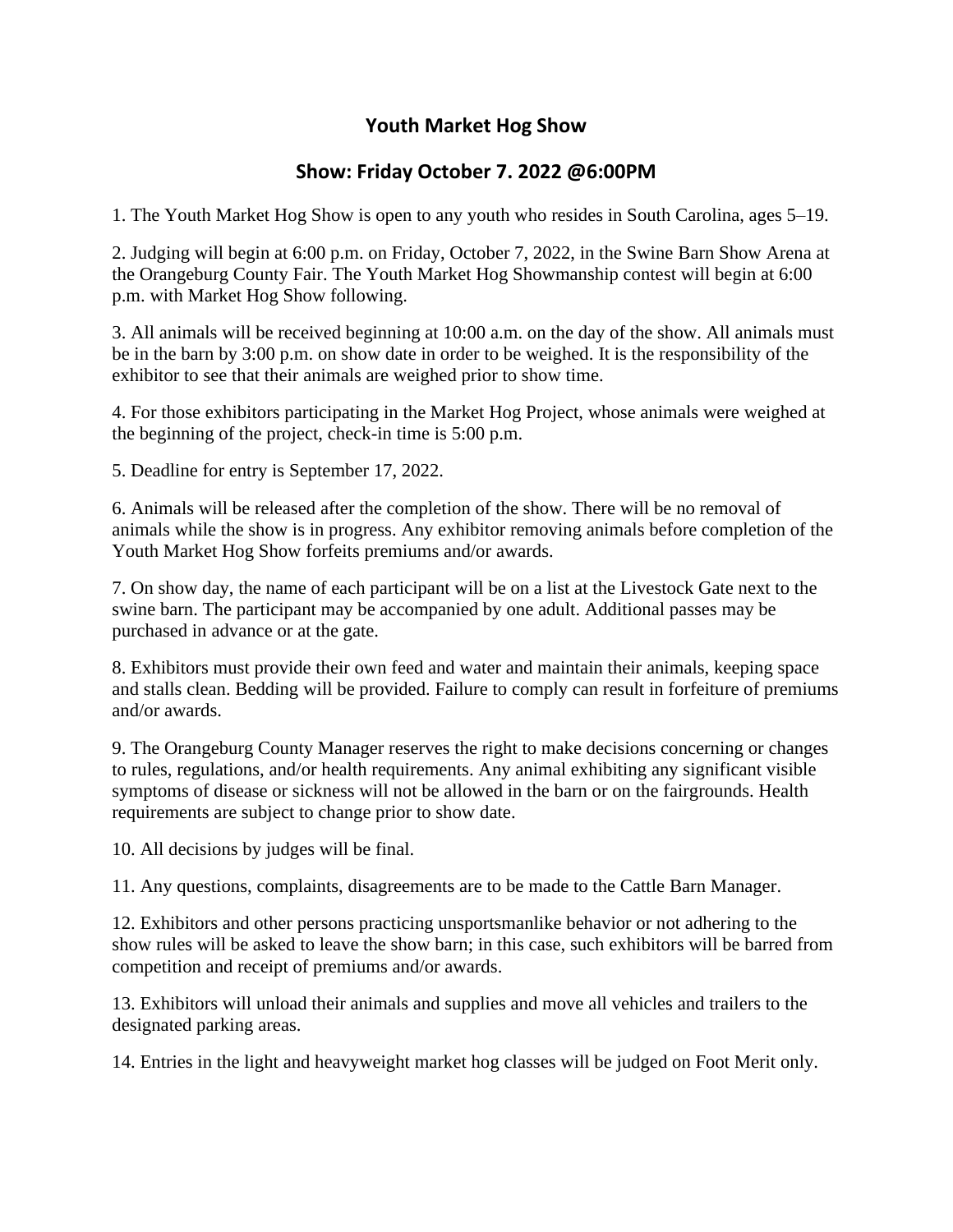15. Showmanship class will be divided by the age of child as of January 1 of the current year, and will be listed as follows:

-Senior Division: must be age 14 and must not be age 19 on January 1 of current Year.

-Junior Division: must be age 9 and not be age 14 on January 1 of current year.

-Cloverbud Division: must be age 5 and must not be age 9 on January 1 of current year.

16. Record Book Interviews will begin at 4:00 in the Cattle Barn Arena. The Overall Junior and Senior Champion will be determined by adding the Record Book score and Showmanship placing. In the event of a tie, Showmanship placing will count higher towards the Overall score.

#### **Youth Market Hog Show Classes and Premiums**

|                                                                             | 1st                                      | 2 <sub>nd</sub>  | 3rd  | 4 <sup>th</sup>                          | 5 <sup>th</sup> |  |
|-----------------------------------------------------------------------------|------------------------------------------|------------------|------|------------------------------------------|-----------------|--|
| 1001 Showmanship – Cloverbud Division All exhibitors will receive a ribbon. |                                          |                  |      |                                          |                 |  |
| 101 Junior Showmanship                                                      | \$40                                     | \$30             | \$20 | \$15                                     | \$10            |  |
| 102 Showmanship Senior Division                                             | \$40                                     | \$30             | \$20 | \$15                                     | \$10            |  |
| 103 Grand Champion Showmanship                                              | Rosette                                  |                  |      |                                          |                 |  |
| 104 Class A/Lightweight 50-59 pounds                                        | \$40                                     | \$30             | \$20 | \$15                                     | \$10            |  |
| 105 Class B/Heavyweight 60-70 pounds                                        | \$40                                     | \$30             | \$20 | \$15                                     | \$10            |  |
| 106 Grand Champion Market Hog                                               | Rosette                                  |                  |      |                                          |                 |  |
| 107 Junior Project Book                                                     |                                          |                  |      | First and Second place ribbons/no monies |                 |  |
| 108 Senior Project Book                                                     | First and Second place ribbons/no monies |                  |      |                                          |                 |  |
| <b>Overall (Project Book and Showmanship)</b>                               |                                          |                  |      |                                          |                 |  |
| 109 Overall- Junior                                                         |                                          | \$40 and Rosette |      |                                          |                 |  |
| 110 Overall-Senior                                                          | \$40 and Rosette                         |                  |      |                                          |                 |  |